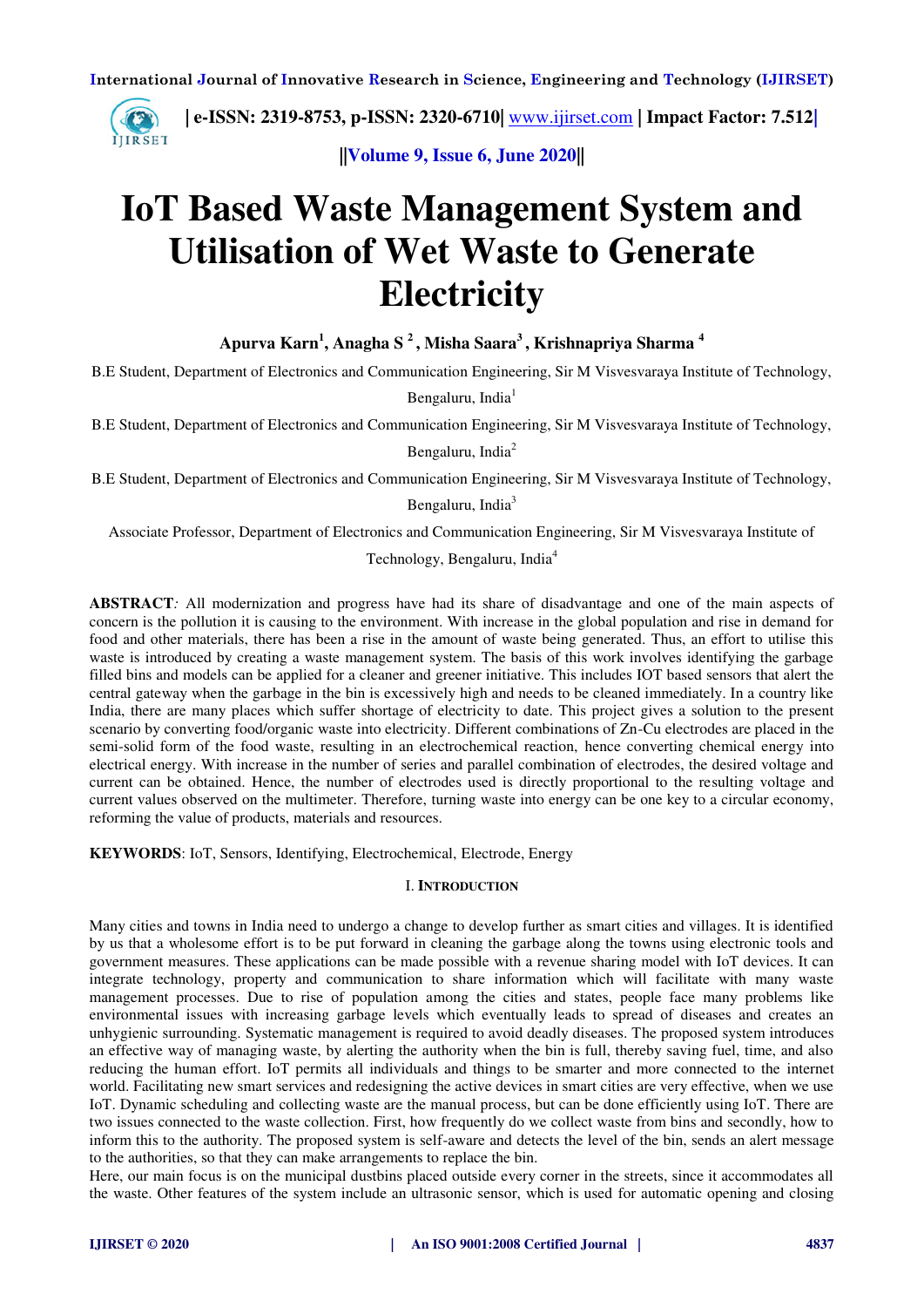

 **| e-ISSN: 2319-8753, p-ISSN: 2320-6710|** [www.ijirset.com](http://www.ijirset.com/) **| Impact Factor: 7.512|**

## **||Volume 9, Issue 6, June 2020||**

flap of the bin in order to maintain a hygienic surrounding, thereby, avoiding the spread of disease. Another ultrasonic sensor is used to detect the level of the bin. LPC microcontroller board is used to send the information to a server. A power supply is used for the circuit. Population growth and rapid urbanization has had a huge impact on the waste generation. Increase in the global population and the rising demand for food and other essentials has led to a rise in the amount of waste being generated daily by each household. This waste is being recklessly dumped into villages. Everyday products that are used and thrown away are filled with hazardous and health-affecting chemicals. Indiscriminate dumping of waste contaminates surface and ground water supplies. The waste clogs the drain, creating a breeding ground for insects. Also, the uncontrolled burning and improper disposal aggravates air pollution.

The present-day treatment of waste involves reducing the amount of waste, such as Compaction, Incineration, Pyrolysis, Gasification and Composting. Prevention of waste is a top priority when waste management techniques are concerned, but because this is humanly impossible for us with the lifestyles that we are used to, the next best is the recycling and reuse of materials. Another major part in this project involves the reuse of wet/organic waste into generating electricity. Food waste is taken in a grinded form, followed by an electrochemical reaction with the help of a pair of Zn-Cu electrodes. Thereby, the electricity generated can be stored and used for lighting up the street lights, etc.

## II. **RELATED WORK**

As a major application field of IoT, waste management has been an issue. The absence of efficient waste management has caused serious environmental problems and cost issues. In this paper, an IoT-based Smart Garbage System (SGS) is proposed to reduce the amount of food waste. In an SGS, battery-based smart garbage bins exchange information with each other using wireless mesh networks, and a router and server collect and analyse the information for service provisioning [1].

One of the related papers proposes a solution to deal with unhygienic conditions created by waste overflowing. Cleaning of garbage bin at proper intervals will ensure proper cleanliness of the surrounding. But regularly manually monitoring the garbage level is a hectic job. Thus, to reduce the human effort a Smart Garbage Bin is introduced [2].

Another paper proposes a solution for the waste issues, converting food waste into electricity. The electricity is produced by the reaction between the electrodes with food waste as the medium. The principle used is conversion of chemical energy into electrical energy [3].

The key features of a smart garbage system inferred from the paper are- 1) Day to day monitoring and cleaning is helpful to keep the pollution minimal 2) Reduces human monitoring process 3) Minimizes the cost and time 4) System database can be accessed at anytime from anywhere [4].

A system using ARM7 Microcontroller, Ultrasonic Sensor, GSM and GPS is proposed for the efficient collection of the garbage. The GPS will show the location of the filled bin. The ARM7 Microcontroller takes the input which displays the required message on the LCD Display and hence sends a SMS to the concerned authority [5].

Another work shows how the garbage present in urban and rural areas leading to environmental issues can be managed and disposed efficiently. An additional key feature is a servo motor for an extra mechanism for closing of the trash bins, preventing spread of diseases [6].

#### III. **METHODOLOGY**

This section includes the methodology of the proposed system as shown in Fig 1. The block diagram of the proposed system consists of two major parts: first, to alert the authority to collect waste from the bin once its full and second, utilizing the wet waste to generate electricity. This system includes an automatic flap using Ultrasonic sensor (HC-SR04) that is attached to the flap of the bin, it senses the garbage in the hand of the subject and opens the flap automatically. This is done to avoid the overflow of the bin every time it has been used and also while it rains, hence to control the spread of deadly diseases. An Arduino UNO-R3 which is a microcontroller based on Atmega 328, supports this sensor where the software code is dumped. A Servo motor provides linear attenuation for the opening and closing of flap. Power supply of 9V battery is used. Next, is to detect the level of the garbage in the bin, another ultrasonic sensor attached to the bin senses the level of the garbage (when it reaches 90%) and alerts the authority through SMS. This sensor placed at a peak of the bin has an angle coverage of less than 15 degree, and ranging distance of about 2- 500 cm. Four indicator LEDs indicate the level of the garbage at zero, level 1, level 2 and full. Once the LED indicates full, the next step is to alert the authority. To identify the location of the garbage bin, a GPS-VK16E with longitude and latitude global co-ordinates is used. A web page is created to provide the location of the filled garbage bin. An alert message is sent to the authority through an SMS which contain the details of the location. This is done by GSM/GPRS SIM800 modem, a class of wireless MODEM devices designed for communication of computer with the GSM and GPRS network. 16\*2 LCD displays the status of the bin and modes in which the device is running. ARM7 microcontroller LPC-2148 controls the working of the system. Embedded C is used to code and Flash Magic is used to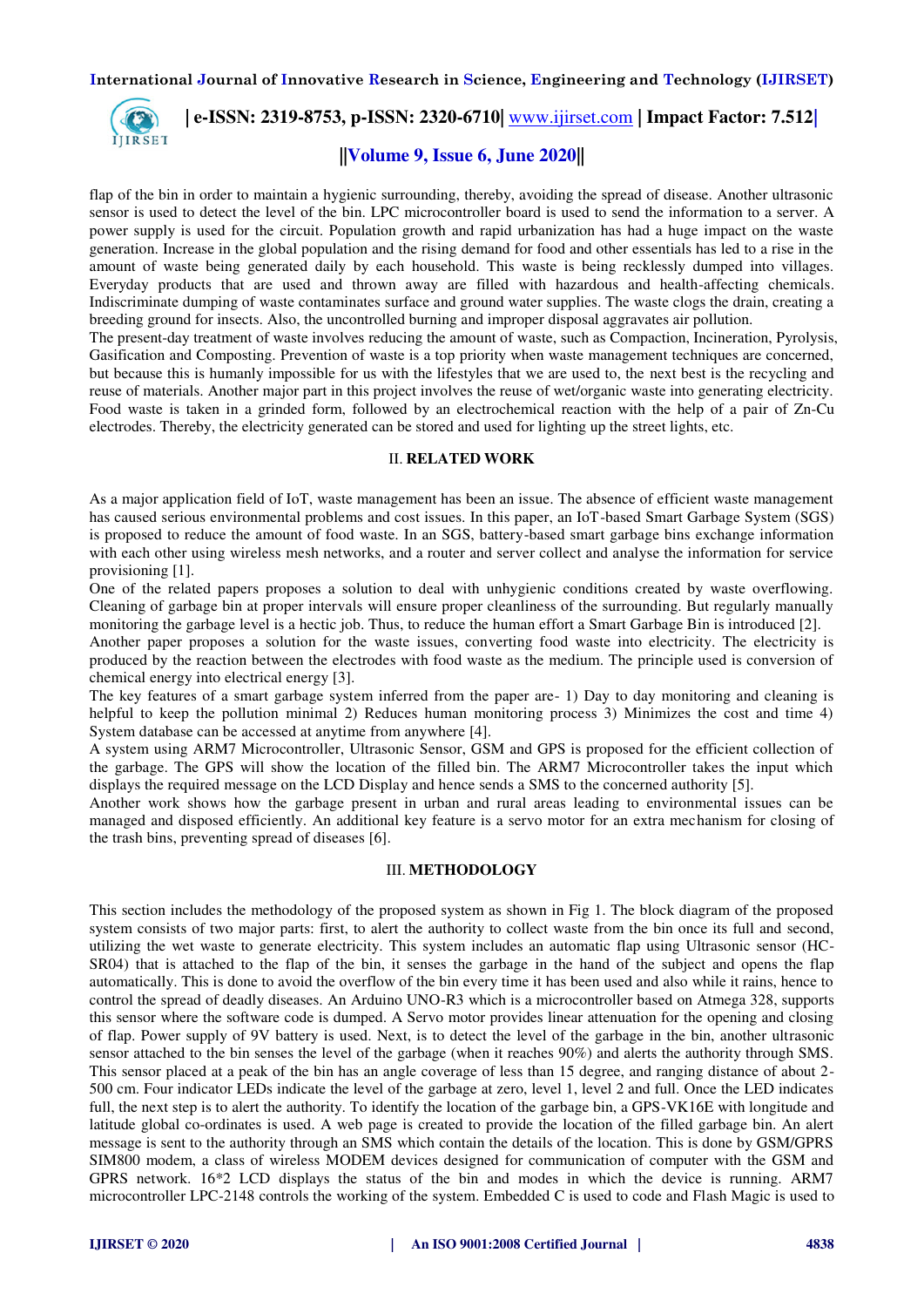

 **| e-ISSN: 2319-8753, p-ISSN: 2320-6710|** [www.ijirset.com](http://www.ijirset.com/) **| Impact Factor: 7.512|**

# **||Volume 9, Issue 6, June 2020||**

run the software. The interfacing diagram is as shown in Fig 2. On receiving the text message, the authority can collect the waste from that particular location. Thus, this system results in efficient waste management. The second part of the project includes processing of the wet waste to generate electricity. The wet waste is further converted into semi-solid form. This process is carried out with the help of the grinder. It consists of DC motor, blades and switch. DC motor has high rpm which rotates the blades in order to process the wet waste. A pair of Zn-Cu electrodes are used. Zn electrode acts as an anode and Cu electrode as the cathode. This pair is dipped into the semi-solid form of waste. Hence, electrochemical reaction takes place on the semi-solid waste, resulting in conversion of chemical energy into electrical energy. A multimeter is connected to the electrode pair to observe the corresponding voltage. Experimentally it is observed that a single pair of Zn-Cu electrode produces a voltage of 0.84V and current in milli range. Increase in the number of electrode pairs and their arrangement is directly proportional to the corresponding voltage. It was also observed that as the surface area of the electrodes increases, more is the voltage irrespective of the quantity of waste. Hence this electricity produced is utilized to light up the LEDs.



Fig 1: Block Diagram of the Proposed System



Fig 2: Interfacing Diagram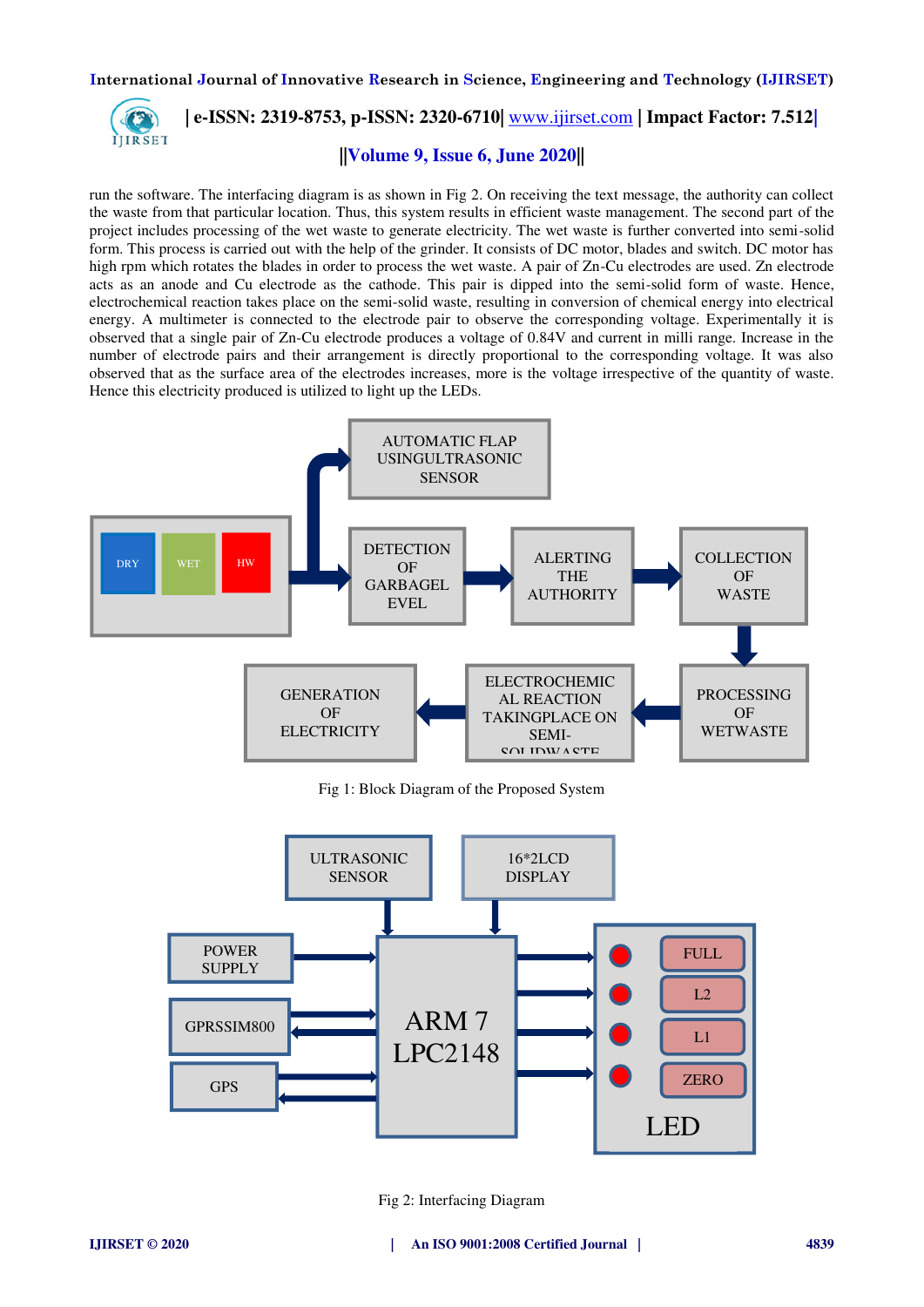

 **| e-ISSN: 2319-8753, p-ISSN: 2320-6710|** [www.ijirset.com](http://www.ijirset.com/) **| Impact Factor: 7.512|**

# **||Volume 9, Issue 6, June 2020||**

**ULTRASONIC SENSOR (HC-SR04)**: Ultrasonic sensor is used to sense proximity and measure the distance to an object using ultrasonic sound waves. One of the most widely used models are HC-SR04.

**ARDUINO UNO**: It is an open-source microcontroller board based on Atmega328 microcontroller. The board is equipped with sets of digital and analog input/output (I/O) pins that may be interfaced to various expansion boards (shields) and other circuits. The board has 14 Digital pins, 6 Analog pins, and programmable with the Arduino IDE (Integrated Development Environment) via a type B USB cable. It can be powered by a USB cable or by an external 9 volt battery, though it accepts voltages between 7 and 20 volts.

**GPS**-**VK16E**: The Global Positioning System (GPS) is a satellite-based radio navigation system. It provides geolocation and time information. GPS-VK 16E is a module kit suitable for Ultimate 1, Ultimate 2 and Ultimate 3 QRSS/WSPR kits.

**GPRS/GSM SIM800**: General Packet Radio Services (GPRS) is a packet-based wireless communication service that provides continuous connection to the Internet. It is based on Global System for Mobile (GSM) communication and complements existing services such as the Short Message Service (SMS).

**ARM7 LPC2148**: ARM (Advanced Reduced Instruction Set Computer (RISC) Machine) is a 32-bit processor architecture expanded by ARM holdings. LPC2148 is a 16-bit or 32-bit microcontroller based on ARM7 family. It has several in-built features and peripherals. On chip RAM is 8kB-40Kb, on-chip flash memory is 32kB-512kB, the wide interface is 128 bit and the accelerator allows 60MHz high-speed operation.

**16\*2 LCD DISPLAY**: An LCD is an electronic display module which uses liquid crystal to produce a visible image. The 16×2 LCD display is a very basic module which displays 16 characters per line in 2 such lines. In this LCD each character is displayed in a 5×7-pixel matrix.

**SERVO MOTOR SG-90**: A servo motor is an electrical device which can push or rotate an object with great precision. It is made up of a simple motor which runs through servo mechanism. It works on the PWM (Pulse Width Modulation) principle, which means its angle of rotation is controlled by the duration of pulse applied to its control PIN. The most commonly used servo motor is SG-90 which has a torque of 2.5kg/cm.

**DC MOTOR, BLADES AND LEDs**: DC motor transforms electric energy into mechanical energy in the form of rotation. A blade is the portion of a tool that is designed to slice or scrape surfaces or materials. A light-emitting diode (LED) is a semiconductor light source that emits light when current flows through it.

**MAX 232**: It is a dual transmitter/receiver that converts RX, TX, CTS, RTS signals. Max 232 is used to convert TTL voltage level to RS232 and vice-versa. It has capacitive voltage generator to supply RS232 voltage levels from a single supply of 5V.

**Zn-Cu ELECTRODES**: An electrode is a solid electric conductor that carries electric current into non-metallic solids, liquids, gases, etc. Electrodes are vital components of electrochemical cells. A simple electrochemical cell can be made from copper and zinc metals with solutions of their sulphates. In the process of the reaction, electrons can be transferred from zinc to copper through an electrically conducting path as a useful electric current.

## IV. **SOFTWARE REQUIREMENTS**

**ARDUINO IDE**: The Arduino Integrated Development Environment - or Arduino Software (IDE) - contains a text editor for writing code, a message area, a text console, a toolbar with buttons for common functions and a series of menus. It connects to the Arduino and Genuino hardware to upload programs and communicate with them. Programs written using Arduino Software (IDE) are called sketches. These sketches are written in the text editor and are saved with the file extension ino. The message area gives feedback while saving and exporting and also displays errors. The console displays text output by the Arduino Software IDE, including complete error messages and other information.

**HTML5**: Hypertext Mark-up language used for structuring and presenting content on the World Wide Web. It is the latest and most enhanced version of HTML, used for front end technology. "Hypertext" refers to links that connects web pages to one another, either within a single website or between websites. HTML uses "mark-up" to annotate text, images, and other content for display in a Web browser.

**CSS3**: Cascading Style Sheets - style sheet language used for describing the look and formatting of a document written in a mark-up language. CSS3 is a latest standard of CSS, used for front end technology. CSS3 is used with HTML to create and format content structure. It is responsible for colours, font properties, text alignments, background images, graphics, tables, etc. It allows the designer to create websites, rich in content and low in code.

**PHP**: Hypertext Pre-processor - a server scripting language and a powerful tool for making dynamic and interactive web pages. It is used for back end technology. PHP code is usually processed on a web server by a PHP interpreter implemented as a module, a daemon or as a Common Gateway Interface (CGI) executable. The distinguishing feature of PHP is that the scripting code is executed on the server, which generates HTML that is sent back to the client.

**MySQL**: SQL is an abbreviation for structured query language. It is a standardized query language for requesting information from a database. SQL is used to communicate with a database. Every website is supported by a database at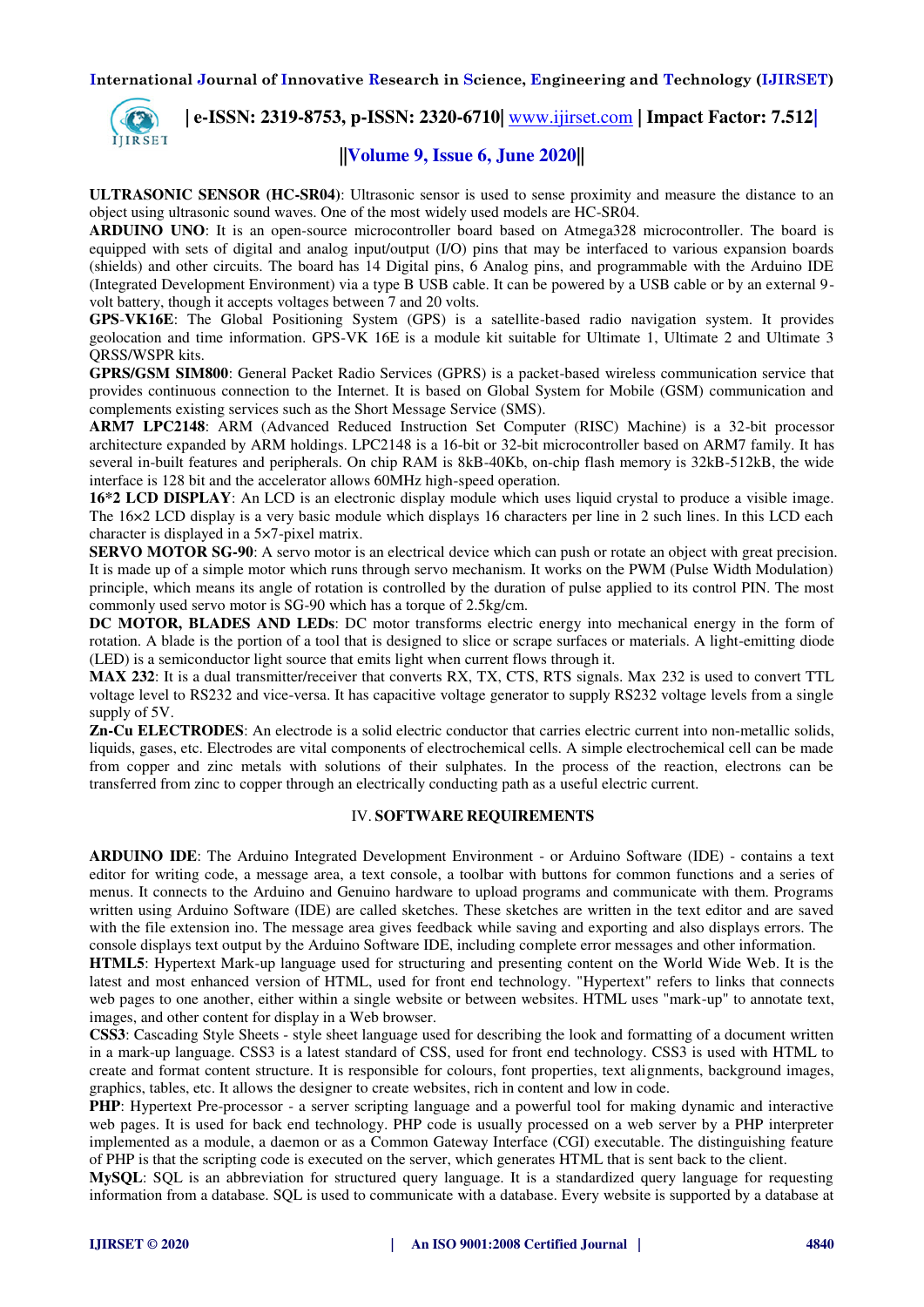

 **| e-ISSN: 2319-8753, p-ISSN: 2320-6710|** [www.ijirset.com](http://www.ijirset.com/) **| Impact Factor: 7.512|**

# **||Volume 9, Issue 6, June 2020||**

the backend. Each time a user submits information or searches something in the website, data gets stored and retrieved from the database. SQL is the language for querying and storing data in the database. This database management system falls under RDBMS.

**EMBEDDED C AND FLASH MAGIC:** Embedded C is a set of language extensions for the C programming language by the C Standards Committee to address commonality issues that exist between C extensions for different embedded systems. It is used to program the code for the LPC2148 microcontroller. Flash Magic is a PC tool for programming flash-based microcontrollers from NXP using a serial or Ethernet protocol while in the target hardware. This tool helps the developer to easily burn the hex file generated by the embedded software like Keil µvision.

**KEIL MICRO VISION**:It is a software development environment for a wide range of Arm Cortex-M based microcontroller devices. It is an IDE, which integrates a text editor to write programs, contains a compiler and converts source code to hex files. µVision offers a Build Mode for creating applications and a Debug Mode for debugging applications. The µVision IDE combines project management, run-time environment, build facilities, source code editing, and program debugging in a single powerful environment.

## V. **EXPERIMENTAL RESULTS AND DISCUSSIONS**

Garbage level is indicated depending on the lighting up of LEDs on the dustbin; once the bin is full, the topmost LED lights up and an alert message with the Google maps location link of the dustbin is received by the authority. The dustbin flap opens automatically when the ultrasonic sensor senses the garbage. Once the garbage is dumped in, the flap closes automatically. The processor grinds the collected wet/food waste and converts it into a semi solid form for further utilisation. Zn-Cu electrode pair is dipped into the semi-solid waste obtained which lights up the LED due to the electrochemical reaction, thus producing electricity. The following scenarios were observed when the experiment was conducted:

## **Scenario1:**

When garbage is dumped into the dustbin the level is indicated by the LEDs as shown in Fig 3: When bin is empty (0%), the first LED lights up (EMPTY). When garbage level is around 30%, second LED lights up (LEVEL 1). When garbage level is around 50%, third LED lights up (LEVEL2). When bin is full (90-95%), last LED lights up (FULL).



Fig 3: Garbage Level Indication

## **Scenario2:**

Fig 4 shows that once bin is full, last LED (FULL) lights up and an SMS is received by the authority immediately. The SMS contains the link to the Google map location of the filled dustbin as shown in Fig 5.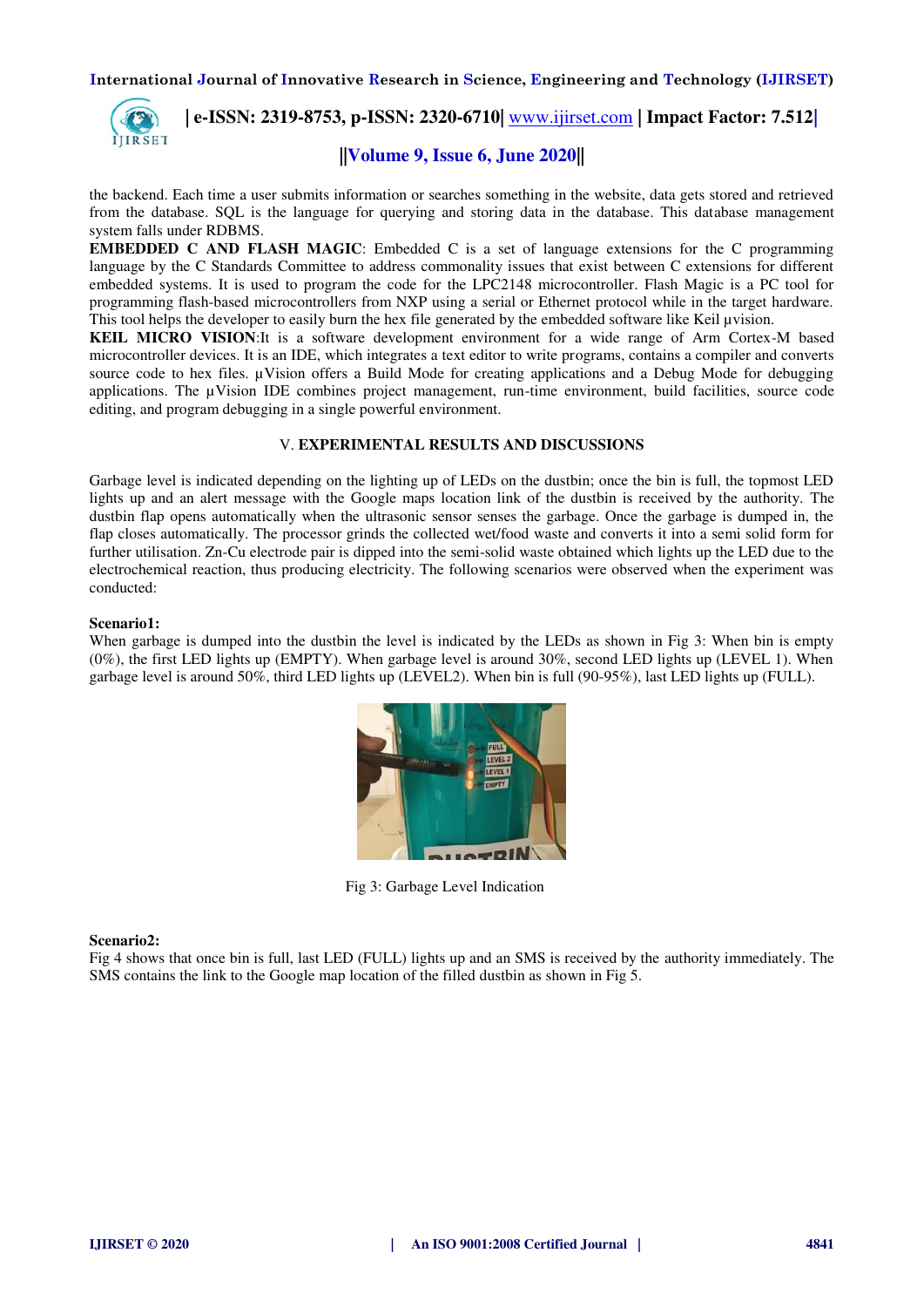

 **| e-ISSN: 2319-8753, p-ISSN: 2320-6710|** [www.ijirset.com](http://www.ijirset.com/) **| Impact Factor: 7.512|**

**||Volume 9, Issue 6, June 2020||** 



Fig 4: SMS received by Authority Fig 5: Google Map Location



#### **Scenario3:**

The flap of the bin automatically opens and closes (Fig 6) on sensing the garbage. The collected wet waste is transferred to the processor (Fig 7) which converts it into a semi-solid form for further utilisation.



Fig 6: Automatic Flap Fig 7: Processor



#### **Scenario4:**

The electrodes are dipped in the semi solid waste and the following observations are made: 1) One pair of Zn-Cu electrode is dipped into the semi-solid waste; the multimeter is connected to the electrodes and the corresponding voltage obtained is 0.84V as shown in Fig 8. 2) Two pairs of electrodes are connected to a digital watch (Fig 9); the watch starts working 3) Two pairs of electrodes lights up one LED (1.2-1.3V) and four pairs of electrodes lights up two LEDs (2.1-2.3V) as shown in Fig 10.Thus, as number of electrode pairs increase, the voltage increases and hence more electricity is produced.





Fig 8: Voltage Reading for one pair of Zn-Cu Electrode Fig 9: Working of a Digital Watch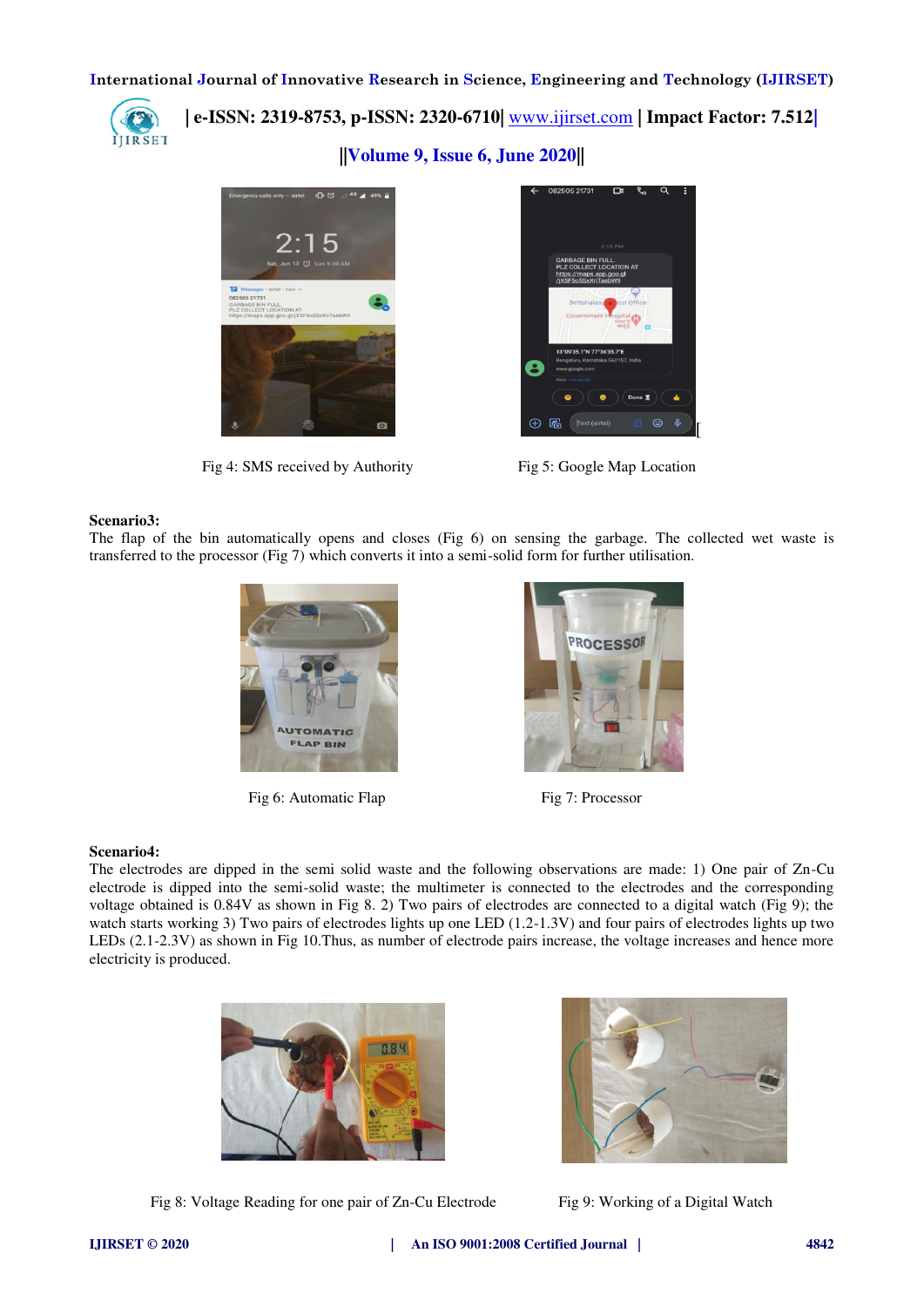

 **| e-ISSN: 2319-8753, p-ISSN: 2320-6710|** [www.ijirset.com](http://www.ijirset.com/) **| Impact Factor: 7.512|**

**||Volume 9, Issue 6, June 2020||** 



Fig 10: Lighting up of LEDs using two and four electrode pairs respectively

#### VI. **CONCLUSION**

Thus, through this project we intend to propose a technological process for waste management system, starting from smart waste collection to waste utilization. This IoT based system assures the cleaning of trash bins as soon as the garbage level reaches its maximum, reducing the total number of trips and hence reducing the overall expenditure associated with it. Thus, it contributes towards keeping the society clean. Waste utilization can be implemented by using the wet waste to produce electricity instead of dumping it in landfills which are a threat to the environment. The electricity produced can be used to light up street lights especially in rural areas. It can also be stored in batteries and be used for various other purposes. The experiment shows that as the number of electrode pairs increase, the electricity generated also increases. The graph shown in Fig 11 shows the relationship between voltage reading and number of electrode pairs. Overall, this project aims to provide a solution to few of the existing problems faced by the environment and the society using a system which runs on one of the booming technologies. The proposed system is easily accessible and cost effective and works towards the well-being of all, the nature and the living.



Fig 11: Voltage Reading vs Number of Electrode Pairs

#### VII. **FUTURE SCOPE**

It contributes towards Swachh Bharat Abhiyan and enhancement of a smart city vision. E-Dustbins can be further implemented with a compressor to store more garbage in a single bin. It can be taken to product level and made durable by making it compact and cost effective. It thus reduces health risks as well as provides electricity. The electrical energy generated from waste can be stored in batteries and further utilized for various purposes. Large electrochemical cells can be used in factories to process huge quantities of wet waste for generating and storing electrical energy. Municipal Corporations can take it as a compulsory initiative to avoid dumping in landfills. It is advantageous over other methods of electricity generation (for example, incineration and biogas plants). It is cost effective, has no contribution to pollution and huge machinery is not required; modifying it for large-scale use is easier and economical considering the present crisis due to Covid-19.